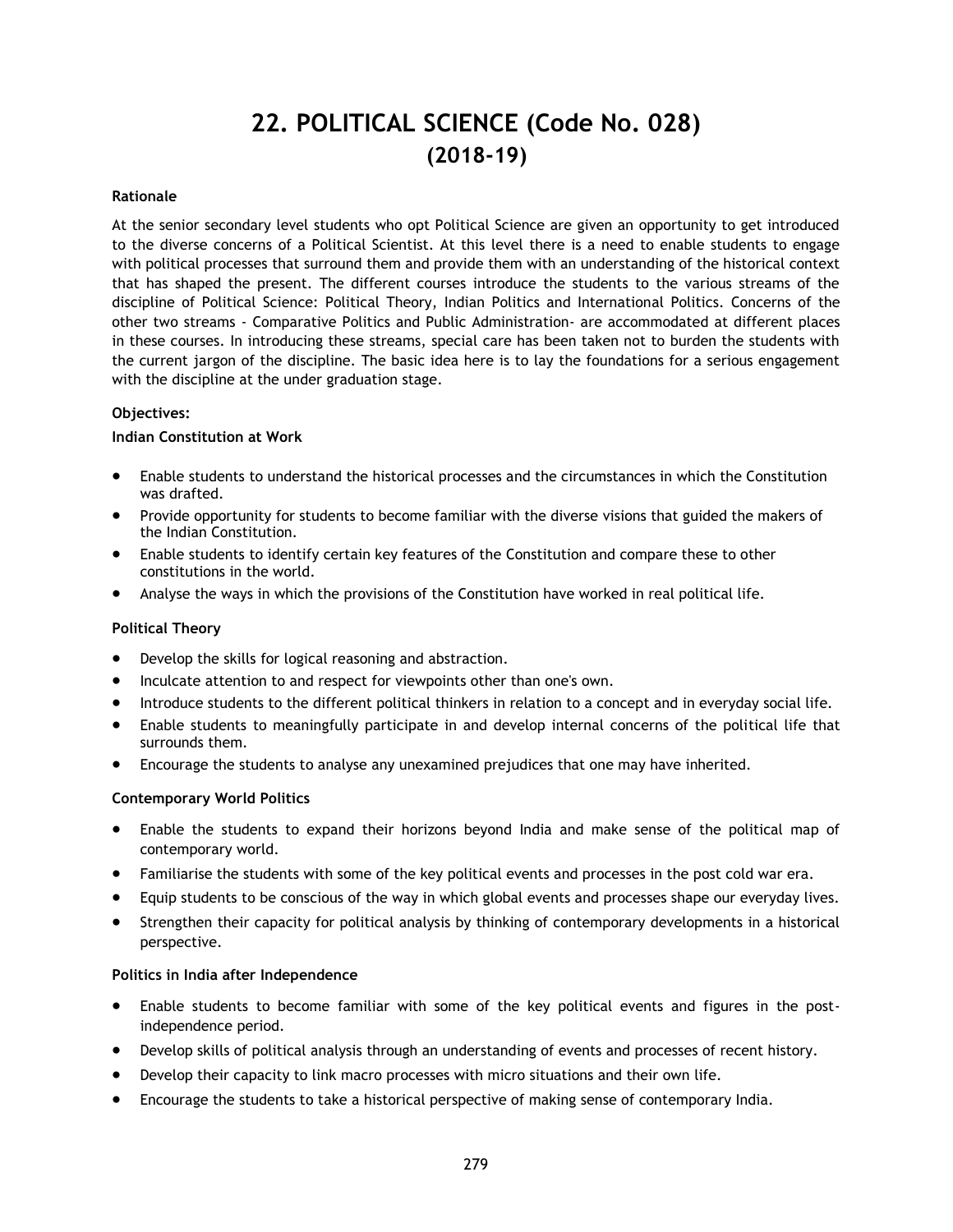## **POLITICAL SCIENCE (028) Class XI, 2018-19**

**One Paper Max Marks : 100 Time: 3 hrs.**

| <b>Units</b>                    |                                                             | Periods: 220    | <b>Marks: 100</b> |
|---------------------------------|-------------------------------------------------------------|-----------------|-------------------|
|                                 | Part A: Indian Constitution at work                         |                 |                   |
| $\mathbf{1}$                    | Constitution Why and How and Philosophy of the Constitution | 17              | 12                |
| $\overline{2}$                  | Rights in the Indian Constitution                           | 16              |                   |
| $\overline{3}$                  | Election and Representation                                 | 11              | 10                |
| $\overline{4}$                  | The Executive                                               | 11              |                   |
| 5                               | The Legislature                                             | 11              | 10                |
| 6                               | The Judiciary                                               | 11              |                   |
| $\overline{7}$                  | Federalism                                                  | 11              | 10                |
| 8                               | <b>Local Governments</b>                                    | 11              |                   |
| 9                               | Constitution as a living document                           | 11              | 8                 |
|                                 | <b>Total</b>                                                | 110             | 50                |
| <b>Part B: Political Theory</b> |                                                             |                 |                   |
| 10                              | Political Theory : An Introduction                          | 10 <sup>1</sup> | 10                |
| 11                              | Freedom                                                     | 11              |                   |
| 12                              | Equality                                                    | 11              | 10                |
| 13                              | Social Justice                                              | 12              |                   |
| 14                              | Rights                                                      | 11              | 10                |
| 15                              | Citizenship                                                 | 11              |                   |
| 16                              | Nationalism                                                 | 11              | 10                |
| 17                              | Secularism                                                  | 11              |                   |
| 18                              | Peace                                                       | 11              | 10                |
| 19                              | Development                                                 | 11              |                   |
|                                 | <b>Total</b>                                                | 110             | 50                |

## **COURSE CONTENT**

## **Part A: Indian Constitution at Work**

## **1. Constitution Why and How and Philosophy of the Constitution 17 Periods**

Consitution: Why and How, The making of the Constitution, the Constituent Assembly, Procedural achievements and Philosophy of the Constitution.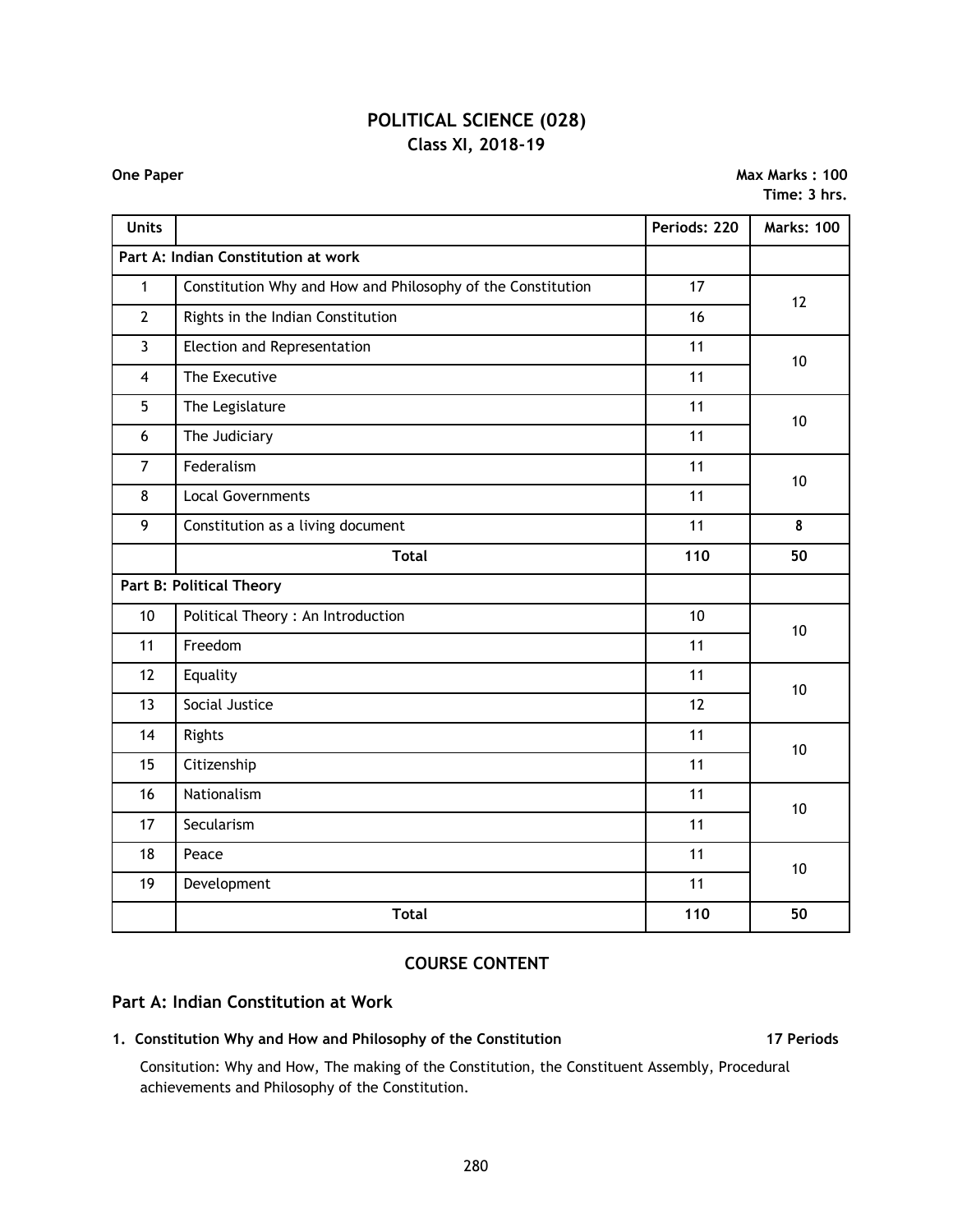| 2. Rights in the Indian Constitution                                                                                                                                                                | <b>16 Periods</b> |
|-----------------------------------------------------------------------------------------------------------------------------------------------------------------------------------------------------|-------------------|
| The importance of Rights, Fundamental Rights in the Indian Constitution, Directive Principles<br>of State Policy, Relationship between Fundamental Rights and Directive Principles                  |                   |
| 3. Election and Representation                                                                                                                                                                      | 11 Periods        |
| Elections and Democracy, Election System in India, Reservation of Constituencies, Free and<br>Fair Elections, Electoral Reforms                                                                     |                   |
| 4. Legislature                                                                                                                                                                                      | 11 Periods        |
| Why do we need a Parliament? Two Houses of Parliament. Functions and Power of the Parliament,<br>Legislative functions, control over Executive. Parliamentary committees. Self-regulation.          |                   |
| 5. Executive                                                                                                                                                                                        | 11 Periods        |
| What is an Executive? Different Types of Executive. Parliamentary Executive in India, Prime<br>Minister and Council of Ministers. Permanent Executive: Bureaucracy.                                 |                   |
| 6. Judiciary                                                                                                                                                                                        | 11 Periods        |
| Why do we need an Independent Judiciary? Structure of the Judiciary, Judicial Activism, Judiciary<br>and Rights, Judiciary and Parliament.                                                          |                   |
| 7. Federalism                                                                                                                                                                                       | 11 Periods        |
| What is Federalism? Federalism in the Indian Constitution, Federalism with a strong<br>Central Government, conflicts in India's federal system, Special Provisions.                                 |                   |
| 8. Local Governments                                                                                                                                                                                | 11 Periods        |
| Why do we need Local Governments? Growth of Local Government in India, 73rd and 74th<br>Amendments, implementation of 73rd and 74th Amendments.                                                     |                   |
| 9. Constitution as a Living Document                                                                                                                                                                | 11 Periods        |
| Are Constitutions static? The procedure to amend the Constitution. Why have there been so many<br>amendments? Basic Structure and Evolution of the Constitution. Constitution as a Living Document. |                   |
| <b>Part B: Political Theory</b>                                                                                                                                                                     |                   |
| 10. Political Theory: An Introduction                                                                                                                                                               | 10 Periods        |
| What is Politics? What do we study in Political Theory? Putting Political Theory to practice.<br>Why should we study Politial Theory?                                                               |                   |
| 11. Freedom                                                                                                                                                                                         | 11 Periods        |
| The Ideal of Freedom. What is Freedom? Why do we need constraints? Harm principle.<br>Negative and Positive Liberty.                                                                                |                   |
| 12. Equality                                                                                                                                                                                        | 11 Periods        |
| Significance of Equality. What is Equality? Various dimensions of Equality. How can we<br>promote Equality?                                                                                         |                   |
| 13. Social Justice                                                                                                                                                                                  | <b>12 Periods</b> |
| What is Justice? Just Distribution. Justice as fairness. Pursuing Social Justice.                                                                                                                   |                   |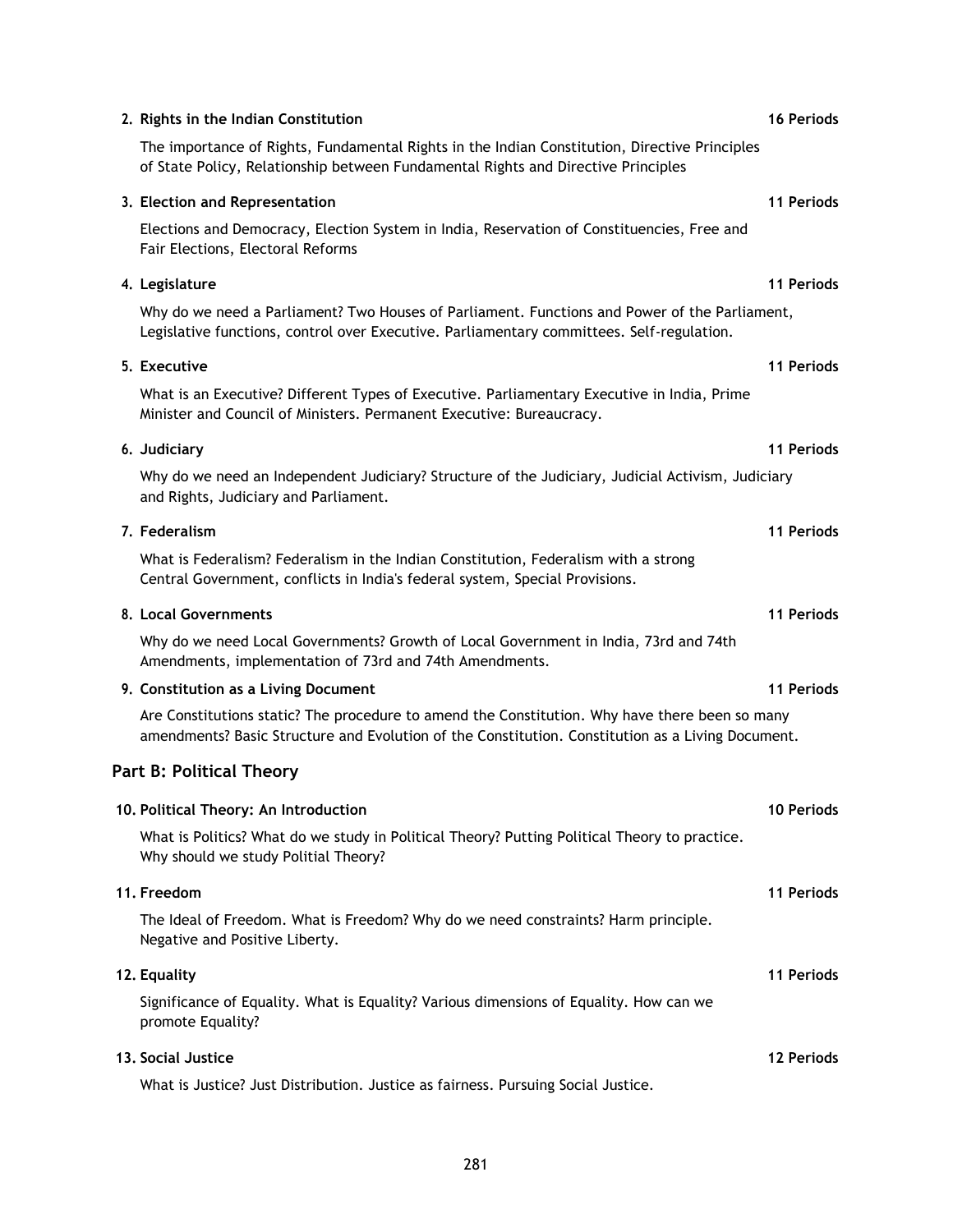|    | 14. Rights                                                                                                                                              | 11 Periods |
|----|---------------------------------------------------------------------------------------------------------------------------------------------------------|------------|
|    | What are Rights? Where do Rights come from? Legal Rights and the State. Kinds of Rights.<br>Rights and Responsibilities.                                |            |
|    | 15. Citizenship                                                                                                                                         | 11 Periods |
|    | What is citizenship? Citizen and Nation, Universal Citizenship, Global Citizenship                                                                      |            |
|    | 16. Nationalism                                                                                                                                         | 11 Periods |
|    | Nations and Nationalism, National Self-determination, Nationalism and Pluralism                                                                         |            |
|    | 17. Secularism                                                                                                                                          | 11 Periods |
|    | What is Secularism? What is Secular State? The Western and the Indian approaches to Secularism.<br>Criticisms and Rationale of Indian Secularism.       |            |
|    | 18. Peace                                                                                                                                               | 11 Periods |
|    | What is Peace? Can violence ever promote peace? Peace and the State. Different Approaches to the<br>pursuit of peace. Contemporary challenges to peace. |            |
|    | 19. Development                                                                                                                                         | 11 Periods |
|    | What is development? Dominant, development Model and alternative conceptions<br>of development.                                                         |            |
|    | <b>Prescribed Books:</b>                                                                                                                                |            |
| 1. | Indian Constitution at work, Class XI, Published by NCERT                                                                                               |            |
|    | 2. Political Theory, Class XI, Published by NCERT                                                                                                       |            |

**Note:** The above textbooks are also available in Hindi and Urdu versions.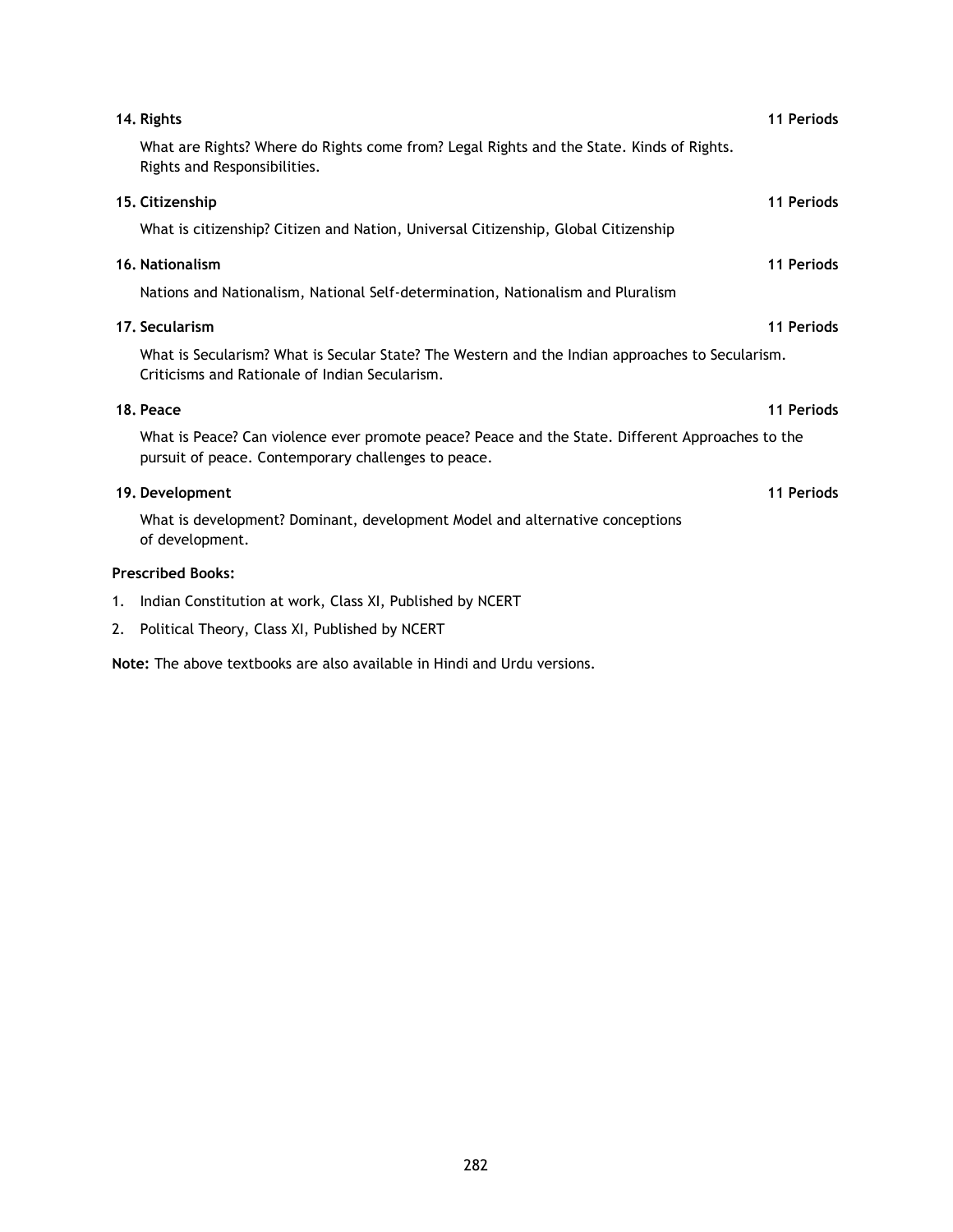|                 | <b>QUESTION PAPER DESIGN 2018-19</b>                                                                                                                                                                                                                                                             |                                                                  |                                         |                                          |                                  |                                                                  |                                                                  |                                      |       |                    |
|-----------------|--------------------------------------------------------------------------------------------------------------------------------------------------------------------------------------------------------------------------------------------------------------------------------------------------|------------------------------------------------------------------|-----------------------------------------|------------------------------------------|----------------------------------|------------------------------------------------------------------|------------------------------------------------------------------|--------------------------------------|-------|--------------------|
|                 | POLITICAL SCIENCE<br>Code No. 028<br><b>CLASS-XI</b>                                                                                                                                                                                                                                             |                                                                  |                                         |                                          |                                  |                                                                  |                                                                  |                                      |       |                    |
|                 | Time: 3 Hours                                                                                                                                                                                                                                                                                    |                                                                  |                                         |                                          |                                  |                                                                  |                                                                  | Max. Marks: 100                      |       |                    |
| S.<br><b>No</b> | <b>Typology of Questions</b>                                                                                                                                                                                                                                                                     | Learning<br><b>Outcomes</b><br>& Testing<br><b>Skills</b>        | Very<br>Short<br>Answer<br>(1)<br>Mark) | Very<br>Short<br>Answer<br>(2)<br>Marks) | Short<br>Answer<br>(4)<br>Marks) | Long<br>Answer I<br>(5)<br>Marks)<br>based on<br><b>Passages</b> | Map Qus.<br>Picture<br>based<br>inter-<br>pretation<br>(5 Marks) | Long<br>Answer<br>Ш<br>(6)<br>Marks) | Marks | %<br>weig<br>htage |
| 1               | Remembering-<br>(Knowledge based<br>Simple recall questions,<br>to know specific facts,<br>terms, concepts,<br>principles, or theories;<br>Identify, define, or<br>recite, information)                                                                                                          |                                                                  |                                         | 1                                        | 2                                |                                                                  |                                                                  | 2                                    | 22    | 22%                |
| $\mathbf{2}$    | Understanding-<br>(Comprehension -to be<br>familiar with meaning<br>and to understand<br>conceptually, interpret,<br>compare, contrast,<br>explain, paraphrase<br>information)                                                                                                                   |                                                                  | $\overline{2}$                          |                                          | $\mathbf{2}$                     | 1                                                                |                                                                  | 1                                    | 21    | 21%                |
| 3               | <b>Application (Use</b><br>abstract information in<br>concrete situation, to<br>apply knowledge to new<br>situations; Use given<br>content to interpret a<br>situation, provide an<br>example, or solve a<br>problem)                                                                            | Reasoning<br>Analytical<br><b>Skills</b><br>Critical<br>thinking | 1                                       | 1                                        |                                  | 1                                                                | $\mathbf{1}$                                                     | $\overline{2}$                       | 25    | 25%                |
| $\overline{4}$  | <b>High Order Thinking</b><br>Skills (Analysis &<br>Synthesis- Classify,<br>compare, contrast, or<br>differentiate between<br>different pieces of<br>information; Organize<br>and/or integrate unique<br>pieces of information<br>from a variety of<br>sources) (includes Map<br>interpretation) |                                                                  | 1                                       | $\mathbf{2}$                             | 1                                | 1                                                                |                                                                  | 1                                    | 20    | 20%                |
| 5               | Evaluation - (Appraise,<br>judge, and/or justify<br>the value or worth of a<br>decision or outcome, or<br>to predict outcomes)                                                                                                                                                                   |                                                                  | 1                                       | 1                                        | 1                                |                                                                  | $\mathbf{1}$                                                     |                                      | 12    | 12%                |
|                 | <b>Total</b>                                                                                                                                                                                                                                                                                     |                                                                  | $1x5=5$                                 | $2x5=10$                                 | $4x6 = 24$                       | $5x3 = 15$                                                       | $5x2=10$                                                         | $6x6 = 36$                           | 100   | 100%               |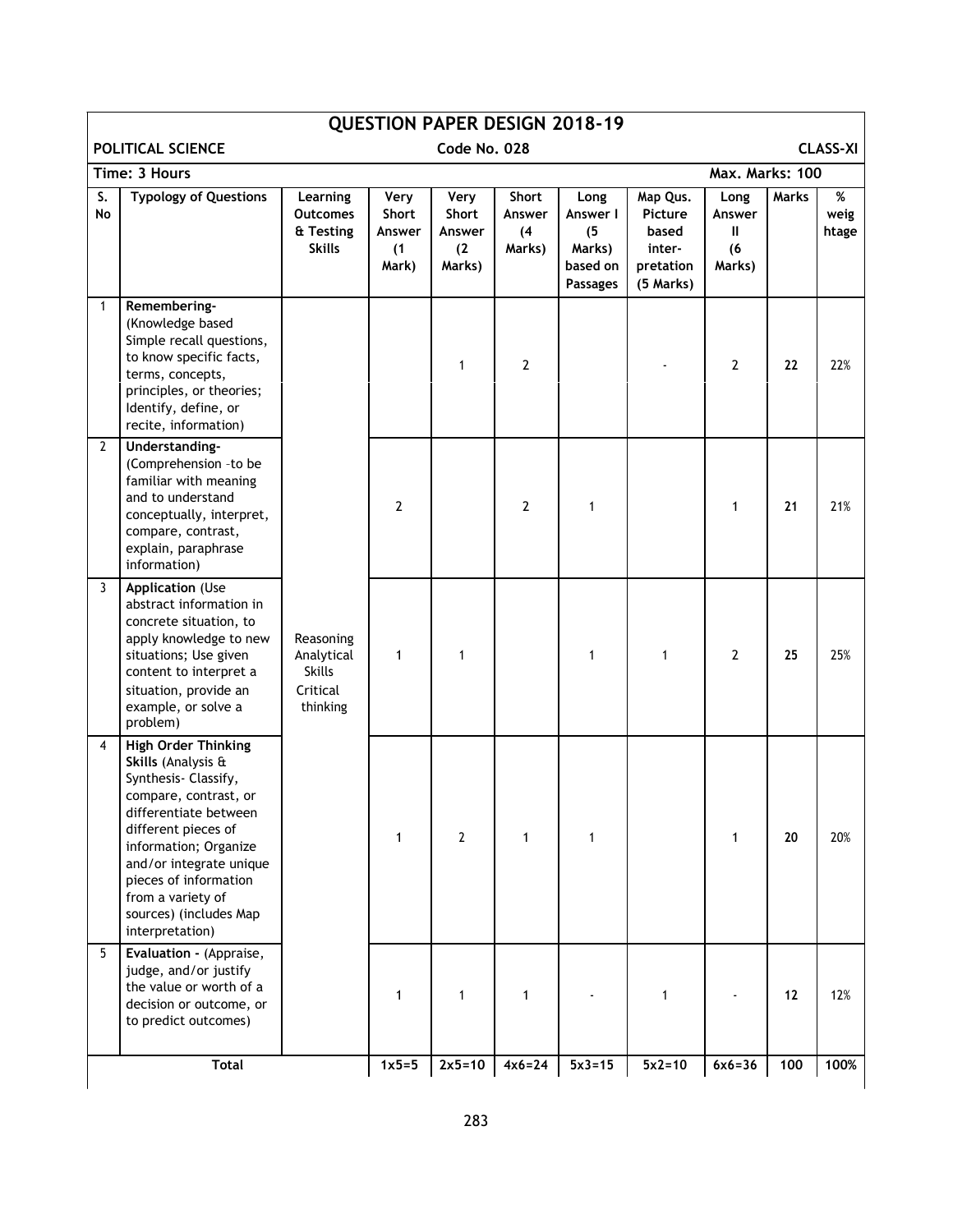## **POLITICAL SCIENCE (Code No. 028) CLASS XI (2018-19) Question Paper Design**

**One Paper 100 Marks Time: 3 hrs.**

| <b>Units</b>   |                                                             | <b>Periods</b> | Marks |
|----------------|-------------------------------------------------------------|----------------|-------|
|                |                                                             |                |       |
| $\mathbf{1}$   | Constitution Why and How and Philosophy of the Constitution | 17             | 12    |
| $\overline{2}$ | Rights of the Indian Constitution                           | 16             |       |
| $\overline{3}$ | Election and Representation                                 | 11             | 10    |
| $\overline{4}$ | Executive                                                   | 11             |       |
| 5              | Legislature                                                 | 11             | 10    |
| 6              | Judiciary                                                   | 11             |       |
| $\overline{7}$ | Federalism                                                  | 11             | 10    |
| 8              | <b>Local Governments</b>                                    | 11             |       |
| 9              | Constitution as a Living Document                           | 11             | 08    |
|                | <b>Total</b>                                                | 110            | 50    |
|                |                                                             |                |       |
| 10             | Political Theory: An Introduction                           | 10             | 10    |
| 11             | Freedom                                                     | 11             |       |
| 12             | Equality                                                    | 11             | 10    |
| 13             | Social Justice                                              | 12             |       |
| 14             | Rights                                                      | 11             | 10    |
| 15             | Citizenship                                                 | 11             |       |
| 16             | Nationalism                                                 | 11             | 10    |
| 17             | Secularism                                                  | 11             |       |
| 18             | Peace                                                       | 11             | 10    |
| 19             | Development                                                 | 11             |       |
|                | <b>Total</b>                                                | 110            | 50    |

## **3. Weightage of Difficulty Level**

| <b>Estimated difficulty level</b> | Percentage |
|-----------------------------------|------------|
| <b>Difficult</b>                  | 20%        |
| Average                           | 50%        |
| Easy                              | 30%        |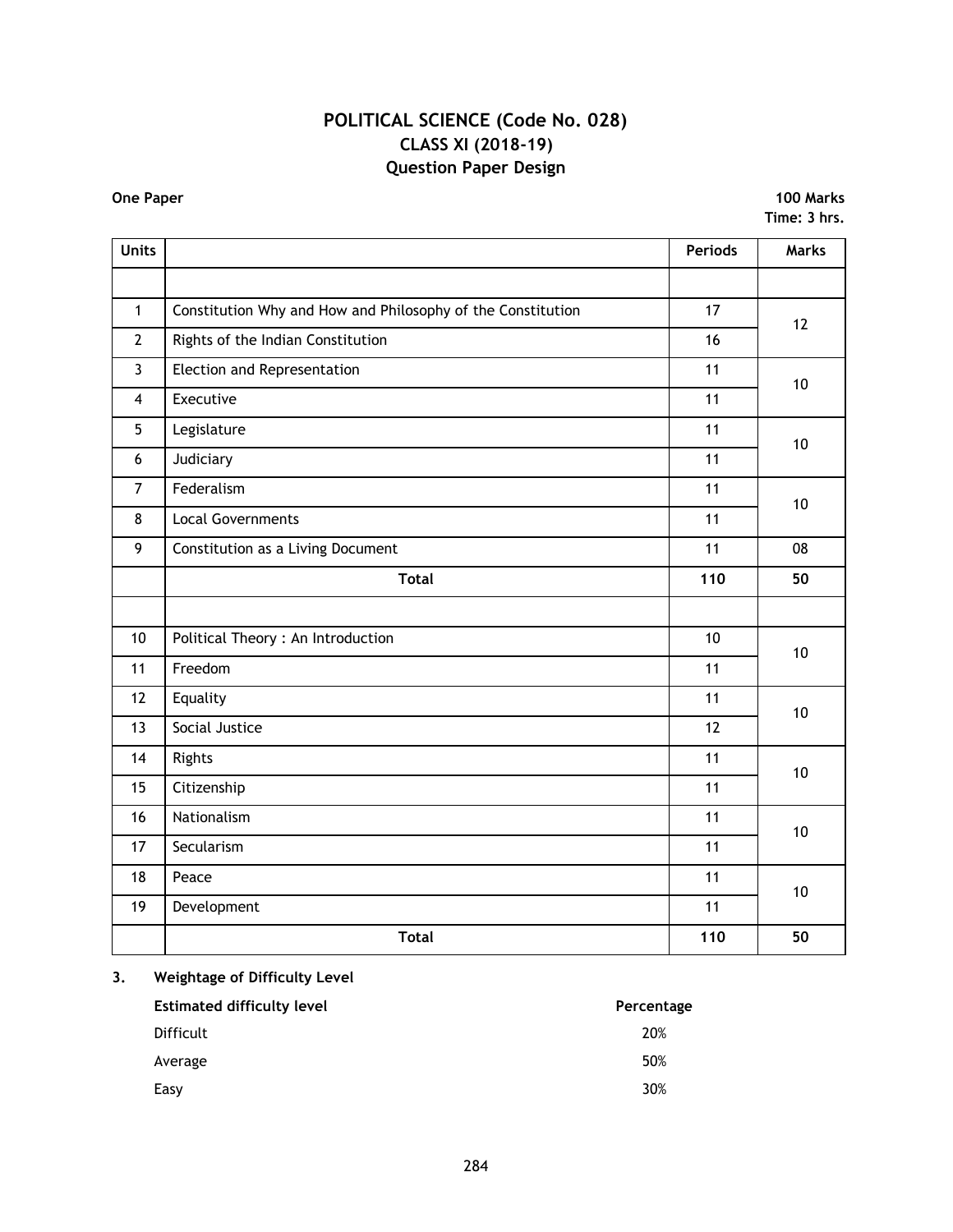### **4. Scheme of Options:**

There is internal choice for long answer questions of 6 marks.

There are three passage - based questions of 5 marks each. No questions from plus (+) boxes.

**5.** In order to assess different mental abilities of learners, question paper is likely to include questions based on passages, visuals such as maps, cartoons, etc. No factual question will be asked on the information given in the plus (+) boxes in the textbooks.

## **POLITICAL SCIENCE (Code No. 028) Class XII (2018-19)**

**One Paper Max. Marks: 100** 

**Time: 3 hrs.**

| <b>Units</b>                        |                                              | Periods | Marks |  |  |
|-------------------------------------|----------------------------------------------|---------|-------|--|--|
| Part A: Contemporary World Politics |                                              |         |       |  |  |
| $\mathbf{1}$                        | Cold War Era                                 | 14      | 14    |  |  |
| $\overline{2}$                      | The End of bipolarity                        | 13      |       |  |  |
| $\overline{3}$                      | US Hegemony in World Politics                | 13      |       |  |  |
| $\overline{4}$                      | Alternative centres of Power                 | 11      | 16    |  |  |
| 5                                   | Contemporary South Asia                      | 13      |       |  |  |
| 6                                   | International Organizations                  | 13      | 10    |  |  |
| $\overline{7}$                      | Security in Contemporary World               | 11      |       |  |  |
| 8                                   | <b>Environment and Natural Resources</b>     | 11      | 10    |  |  |
| 9                                   | Globalisation                                | 11      |       |  |  |
|                                     | <b>Total</b>                                 | 110     | 50    |  |  |
|                                     | Part B: Politics in India since Independence |         |       |  |  |
| 10                                  | Challenges of Nation-Building                | 13      |       |  |  |
| 11                                  | Era of One-party Dominance                   | 12      | 16    |  |  |
| 12                                  | Politics of Planned Development              | 11      |       |  |  |
| 13                                  | India's External relations                   | 13      | 6     |  |  |
| 14                                  | Challenges to the Congress System            | 13      | 12    |  |  |
| 15                                  | Crisis of the Democratic Order               | 13      |       |  |  |
| 16                                  | Rise of Popular Movements                    | 11      |       |  |  |
| 17                                  | Regional aspirations                         | 11      | 16    |  |  |
| 18                                  | Recent Developments in Indian Politics       | 13      |       |  |  |
|                                     | <b>Total</b>                                 | 110     | 50    |  |  |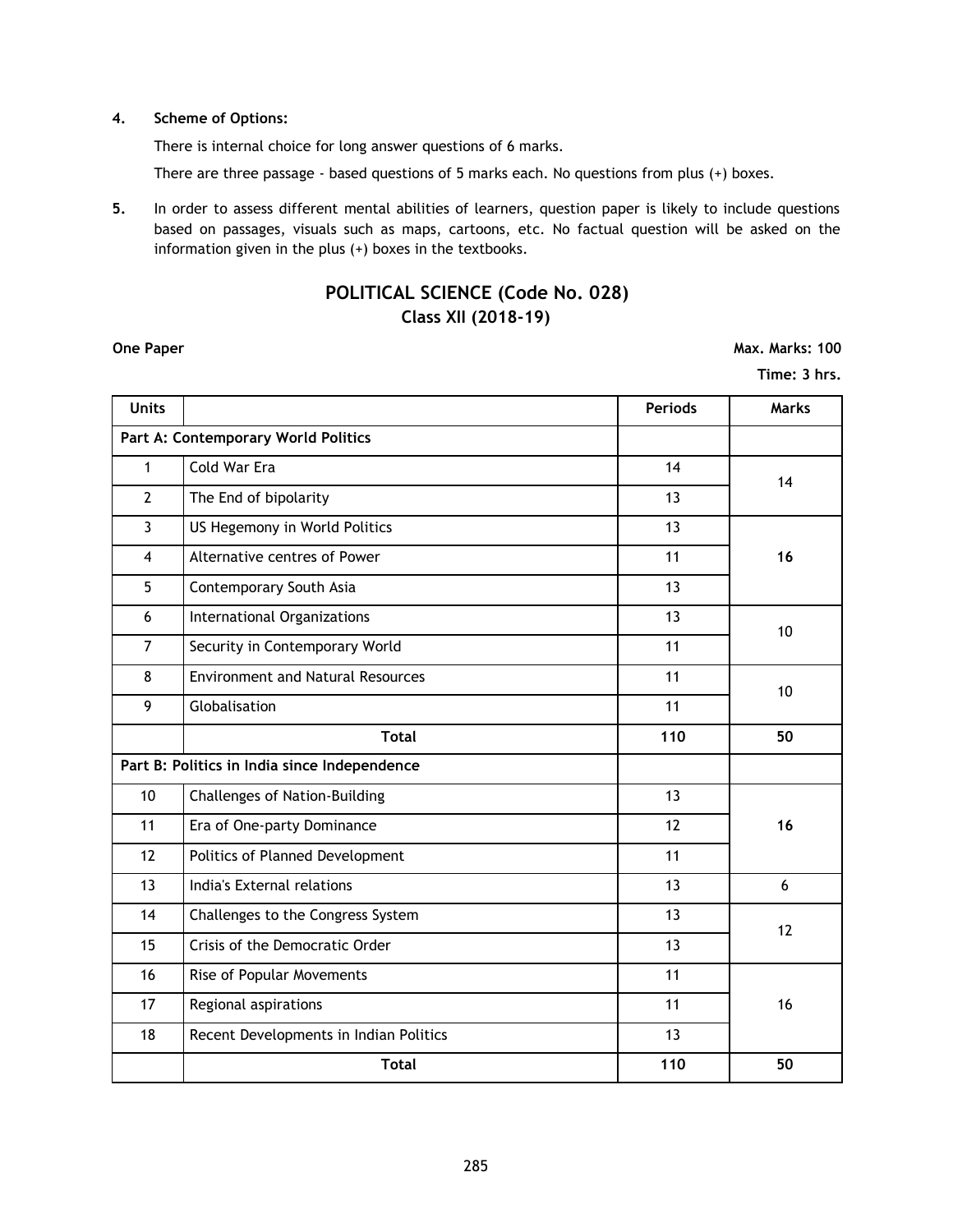## **COURSE CONTENTS**

**Part A: Contemporary World Politics**

|                | <b>Cold War Era</b>                                                                                                                                                                                                                                    |                      |
|----------------|--------------------------------------------------------------------------------------------------------------------------------------------------------------------------------------------------------------------------------------------------------|----------------------|
| 1              | Emergence of two power blocs after the second world war. Arenas of the cold war.<br>Challenges to Bipolarity: Non Aligned Movement, quest for new international economic<br>order.<br>India and the cold war.                                          | 14<br><b>Periods</b> |
|                | The End of Bipolarity                                                                                                                                                                                                                                  |                      |
| $\overline{2}$ | New entities in world politics: Russia, Balkan states and Central Asian states,<br>Introduction of democratic politics and capitalism in post-communist regimes. India's<br>relations with Russia and other post-communist countries.                  | 13<br><b>Periods</b> |
|                | <b>US Hegemony in World Politics</b>                                                                                                                                                                                                                   |                      |
| 3              | Growth of unilateralism: Afghanistan, first Gulf War, response to 9/11 and attack on<br>Iraq.<br>Dominance and challenge to the US in economy and ideology. India's renegotiation of its                                                               | 13<br><b>Periods</b> |
|                | relationship<br>with the USA.                                                                                                                                                                                                                          |                      |
|                | <b>Alternative Centres of Power</b>                                                                                                                                                                                                                    | 11                   |
| 4              | Rise of China as an economic power in post-Maoera, creation and expansion of European<br>Union, ASEAN. India's changing relations with China.                                                                                                          | <b>Periods</b>       |
|                | Contemporary South Asia in the Post-Cold War Era                                                                                                                                                                                                       |                      |
| 5              | Democratisation in Pakistan and Nepal. Ethnic conflict in Sri Lanka, Impact of economic<br>globalization on the region. Conflicts and efforts for peace in South Asia. India's<br>relations with its neighbours.                                       | 13<br><b>Periods</b> |
|                | <b>International Organizations</b>                                                                                                                                                                                                                     |                      |
| 6              | Restructuring and the future of the UN. India's position in the restructured UN. Rise of<br>new international actors: new international economic organisations, NGOs. How<br>democratic and accountable are the new institutions of global governance? | 13<br><b>Periods</b> |
|                | <b>Security in Contemporary World</b>                                                                                                                                                                                                                  |                      |
| $\overline{7}$ | Traditional concerns of security and politics of disarmament. Non-traditional or human<br>security: global poverty, health and education. Issues of human rights and migration.                                                                        | 11<br><b>Periods</b> |
|                | <b>Environment and Natural Resources</b>                                                                                                                                                                                                               |                      |
| 8              | Environment movement and evolution of global environmental norms. Conflicts over<br>traditional and common property resources. Rights of indigenous people. India's stand in<br>global environmental debates.                                          | 11<br><b>Periods</b> |
|                | <b>Globalisation</b>                                                                                                                                                                                                                                   |                      |
| 9              | Economic, cultural and political manifestations. Debates on the nature of consequences<br>of globalisation. Anti-globalisation movements. India as an arena of globalization and<br>struggle against it.                                               | 11<br><b>Periods</b> |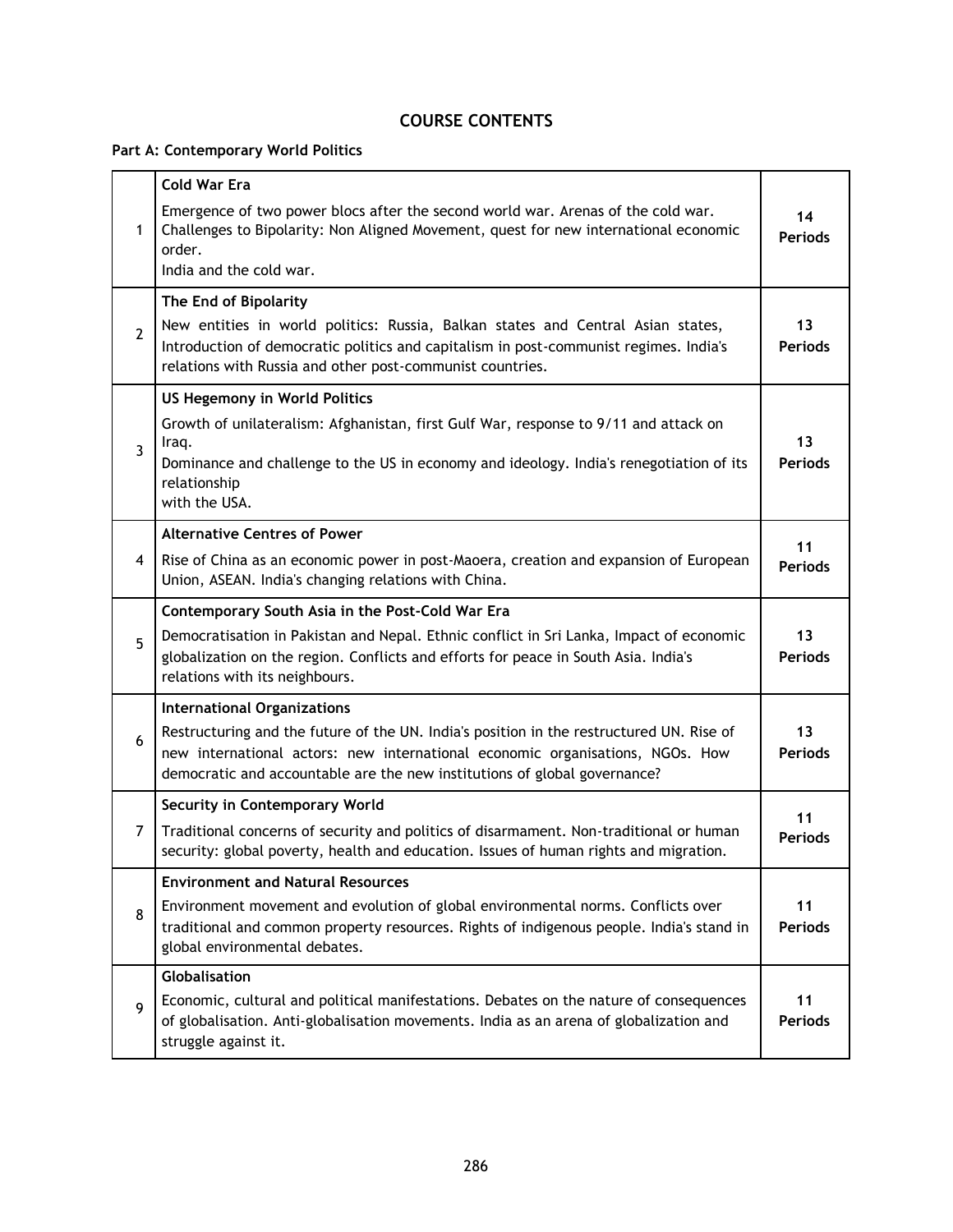|                   | Part B: Politics in India since Independence                                                                                                                                                                                                                                                                                                        |                      |
|-------------------|-----------------------------------------------------------------------------------------------------------------------------------------------------------------------------------------------------------------------------------------------------------------------------------------------------------------------------------------------------|----------------------|
| 10                | <b>Challenges of Nation- Building</b><br>Nehru's approach to nation-building; Legacy of partition: challenge of 'refugee'<br>resettlement, the Kashmir problem. Organisation and reorganization of states; Political<br>conflicts over language.                                                                                                    | 13<br><b>Periods</b> |
| 11                | <b>Era of One-Party Dominance</b><br>First three general elections, nature of Congress dominance at the national level,<br>uneven dominance at the state level, coalitional nature of Congress. Major opposition<br>parties.                                                                                                                        | 12<br><b>Peroids</b> |
| $12 \overline{ }$ | <b>Politics of Planned Development</b><br>Five year plans, expansion of state sector and the rise of new economic interests.<br>Famine and suspension of five year plans. Green revolution and its political fallouts.                                                                                                                              | 11<br><b>Periods</b> |
| 13                | <b>India's External Relations</b><br>Nehru's foreign policy. Sino-Indian war of 1962, Indo-Pak war of 1965 and 1971. India's<br>nuclear programme. Shifting alliance in world politics.                                                                                                                                                             | 13<br><b>Periods</b> |
| 14                | <b>Challenges to the Congress System</b><br>Political succession after Nehru. Non-Congressism and electoral upset of 1967, Congress<br>split and reconstitution, Congress' victory in 1971 elections, politics of 'garibi hatao'.                                                                                                                   | 13<br><b>Periods</b> |
| 15                | <b>Crisis of the Democratic Order</b><br>Search for 'committed' bureaucracy and judiciary. Navnirman movement in Gujarat and<br>the Bihar movement. Emergency: context, constitutional and extra-constitutional<br>dimensions, resistance to emergency. 1977 elections and the formation of Janata Party.<br>Rise of civil liberties organisations. | 13<br><b>Periods</b> |
| 16                | Popular Movements in India<br>Farmers' movements, Women's movement, Environment and Development-affected<br>people's movements. Implementation of Mandal Commission report and its aftermath.                                                                                                                                                       | 11<br><b>Periods</b> |
| 17                | <b>Regional Aspirations</b><br>Rise of regional parties. Punjab crisis and the anti Sikh riots of 1984. The Kashmir<br>situation. Challenges and responses in the North East.                                                                                                                                                                       | 11<br><b>Periods</b> |
| 18                | Recent Developments in Indian politics<br>Participatory upsurge in1990s. Rise of the JD and the BJP. Increasing role of regional<br>parties and coalition politics. Coalition governments:<br>NDA (1998 - 2004)<br>UPA (2004 - 2014)<br>NDA (2014 onwards)                                                                                          | 13<br><b>Periods</b> |

## **Prescribed Books:**

- 1. Contemporary World Politics, Class XII, Published by NCERT
- 2. Politics in India since Independence, Class XII, Published by NCERT

**Note:** The above textbooks are also available in Hindi and Urdu versions.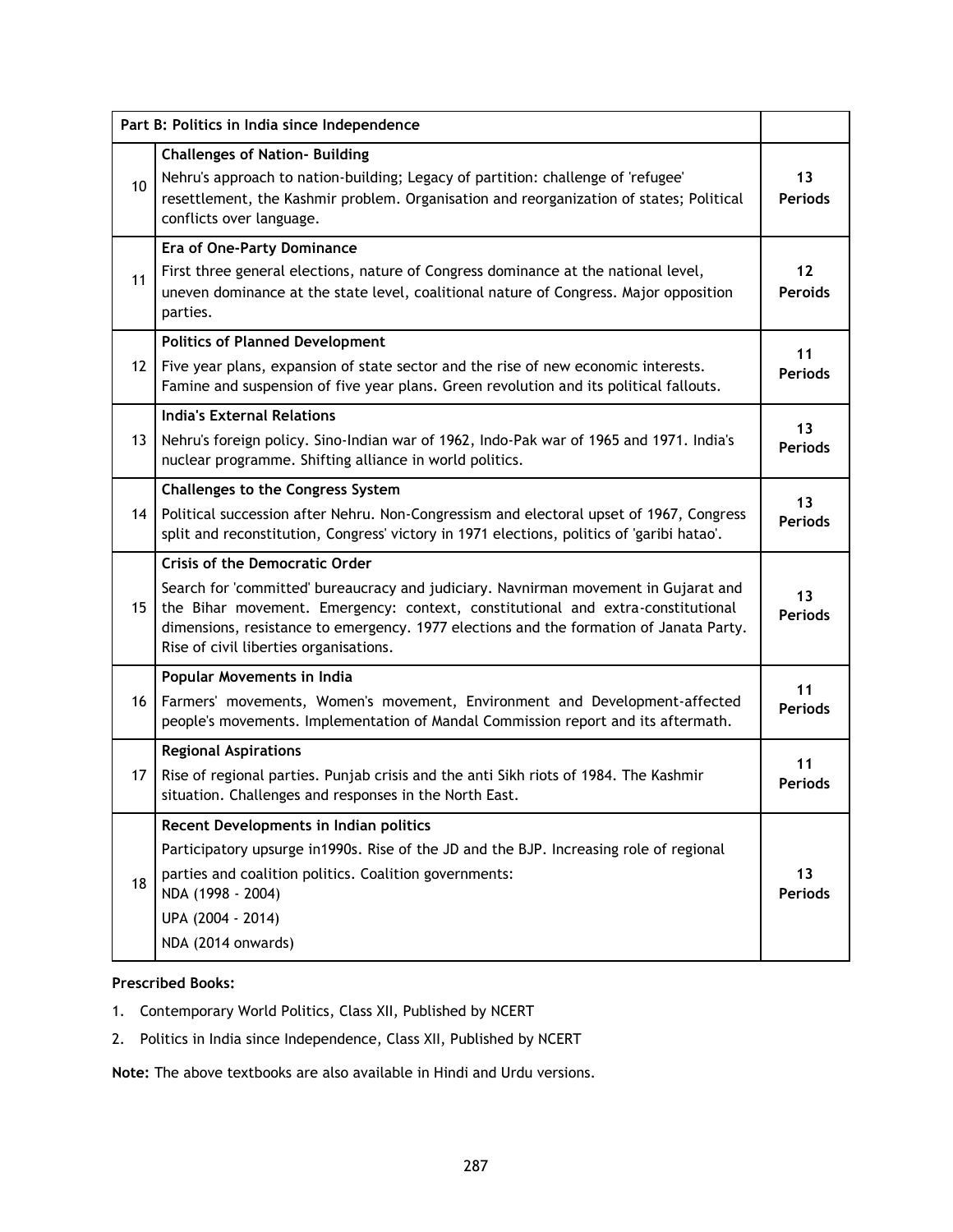| <b>QUESTION PAPER DESIGN 2018-19</b>                                                                                                                                                                                                                                                                     |                                                                  |                                         |                                          |                                  |                                                                                            |                                                                         |                                      |       |                    |
|----------------------------------------------------------------------------------------------------------------------------------------------------------------------------------------------------------------------------------------------------------------------------------------------------------|------------------------------------------------------------------|-----------------------------------------|------------------------------------------|----------------------------------|--------------------------------------------------------------------------------------------|-------------------------------------------------------------------------|--------------------------------------|-------|--------------------|
| POLITICAL SCIENCE<br>Code No. 028<br><b>CLASS-XII</b>                                                                                                                                                                                                                                                    |                                                                  |                                         |                                          |                                  |                                                                                            |                                                                         |                                      |       |                    |
| Time: 3 Hours                                                                                                                                                                                                                                                                                            | Max. Marks: 100                                                  |                                         |                                          |                                  |                                                                                            |                                                                         |                                      |       |                    |
| S.<br><b>Typology of Questions</b><br>No                                                                                                                                                                                                                                                                 | Learning<br>Outcomes &<br><b>Testing</b><br><b>Skills</b>        | Very<br>Short<br>Answer<br>(1)<br>Mark) | Very<br>Short<br>Answer<br>(2)<br>Marks) | Short<br>Answer<br>(4)<br>Marks) | Long<br>Answer I<br>(5)<br>Marks)<br>based on<br><b>Passages</b><br>and<br><b>Picutres</b> | Map<br>Question<br>Picture<br>based<br>inter-<br>pretation<br>(5 Marks) | Long<br>Answer<br>Ш<br>(6)<br>Marks) | Marks | %<br>weight<br>age |
| Remembering-<br>(Knowledge based<br>Simple recall<br>questions, to know<br>$\mathbf{1}$<br>specific facts, terms,<br>concepts, principles, or<br>theories; Identify,<br>define, or recite,<br>information)                                                                                               | Reasoning<br>Analytical<br><b>Skills</b><br>Critical<br>thinking |                                         | $\mathbf{1}$                             | $\overline{2}$                   |                                                                                            |                                                                         | $\overline{2}$                       | 22    | 22%                |
| Understanding-<br>(Comprehension -to be<br>familiar with meaning<br>and to understand<br>$\mathbf{2}$<br>conceptually,<br>interpret, compare,<br>contrast, explain,<br>paraphrase<br>information)                                                                                                        |                                                                  | $\mathbf{2}$                            |                                          | $\overline{2}$                   | 1                                                                                          |                                                                         | $\mathbf{1}$                         | 21    | 21%                |
| <b>Application (Use</b><br>abstract information in<br>concrete situation, to<br>apply knowledge to<br>3<br>new situations; Use<br>given content to<br>interpret a situation,<br>provide an example, or<br>solve a problem)                                                                               |                                                                  | $\mathbf{1}$                            | $\mathbf{1}$                             |                                  | 1                                                                                          | 1                                                                       | 2                                    | 25    | 25%                |
| <b>High Order Thinking</b><br>Skills (Analysis &<br>Synthesis- Classify,<br>compare, contrast, or<br>differentiate between<br>different pieces of<br>4<br>information; Organize<br>and/or integrate<br>unique pieces of<br>information from a<br>variety of<br>sources) (includes Map<br>interpretation) |                                                                  | $\mathbf{1}$                            | 2                                        | 1                                | 1                                                                                          |                                                                         | 1                                    | 20    | 20%                |
| Evaluation- (Appraise,<br>judge, and/or justify<br>the value or worth of a<br>5<br>decision or outcome,<br>or to predict outcomes)                                                                                                                                                                       |                                                                  | 1                                       | 1                                        | 1                                |                                                                                            | $\mathbf{1}$                                                            | $\blacksquare$                       | 12    | 12%                |
| <b>Total</b>                                                                                                                                                                                                                                                                                             |                                                                  | $1x5=5$                                 | $2x5=10$                                 | $4x6=24$                         | $5x3 = 15$                                                                                 | $5 \times 2 = 10$                                                       | $6x6=36$                             | 100   | 100%               |

**Note:** Care to be taken to cover all chapters.